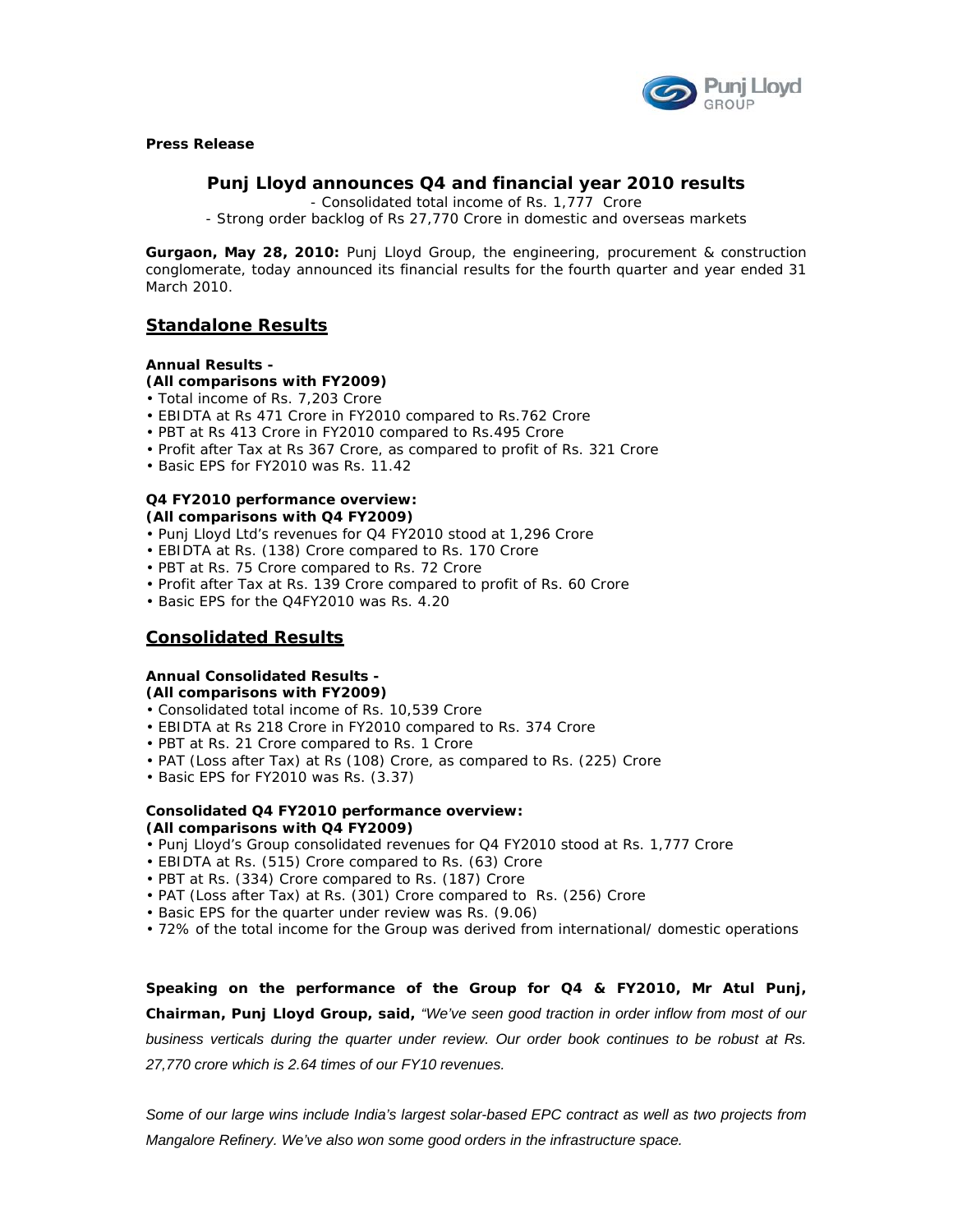

*Our results for the quarter and year under review were significantly impacted by cost over runs on few*  projects. While we are in dialogue with some of the clients with regard to a waiver or reduction of *these amounts, we have also, over the year worked on strengthening our risk mechanisms and streamlined our operations. We have also completed repayment of all loans and outstanding of Simon Carves UK.* 

*The results of our initiatives enhance my confidence in our capabilities and strengths. I believe Punj*  Lloyd is well positioned to leverage the considerable opportunities in the infrastructure and *hydrocarbons business"* 

# **Update on Simon Carves Limited UK**

Simon Carves Limited has successfully commissioned the Bioethenol project for Ensus Limited in UK. Simon Carves is expected to undergo a slow turnaround during the year. The Company presently has two EPC orders; namely PTT Thailand project and an Aluminium Fluoride project in Abu Dhabi which are being executed smoothly. Simon Carves will now concentrate and work as an engineering company focusing on engineering for petrochemicals, biofuels and nuclear segments. It will not execute any projects on LSTK - EPC basis. Any such opportunity will be taken forward by Punj Lloyd. As of now, all outstanding loans for Simon Carves have been repaid.

# **Stake sale in Pipavav Shipyard**

Punj Lloyd Group sold its entire stake of 19.43 % in Pipavav Shipyard (PSL) to the Company's copromoter, SKIL Infrastructure, for Rs 6,564 million through an inter-se promoter transfer. Punj Lloyd had acquired the equity in the company for an investment of Rs 3,493 million two years ago. On this transaction, the Company has made profits of Rs 3,071 million. The proceeds from this stake sale has been used for retiring short term and long term debt.

# **Some prestigious orders won by Punj Lloyd Group**

The financial year 2009-10 was significant for the Group, a step ahead in the Punj Lloyd's aim to be among the top five EPC companies in the segments and markets it serves by 2012. As on 28 May 2010, Punj Lloyd Group has a healthy order backlog of Rs. 27,770 Crore.

- Punj Lloyd secured infrastructure contracts worth Rs 1,873.18 crore (US \$ 387.08 million) for utilities in Libya
- Punj Lloyd Consortium won an EPC contract for the Shah Gas Development project in Abu Dhabi in consortium with Technicas Reunidas of Spain worth Rs. 2,056 crore (US\$462 million) in Abu Dhabi
- Punj Lloyd bagged India's largest Solar-based EPC contract for rural India worth Rs 232 crore for turnkey implementation of 850 Solar-Powered Water Treatment Plants for removal of arsenic and flouride across multiple districts in Bihar